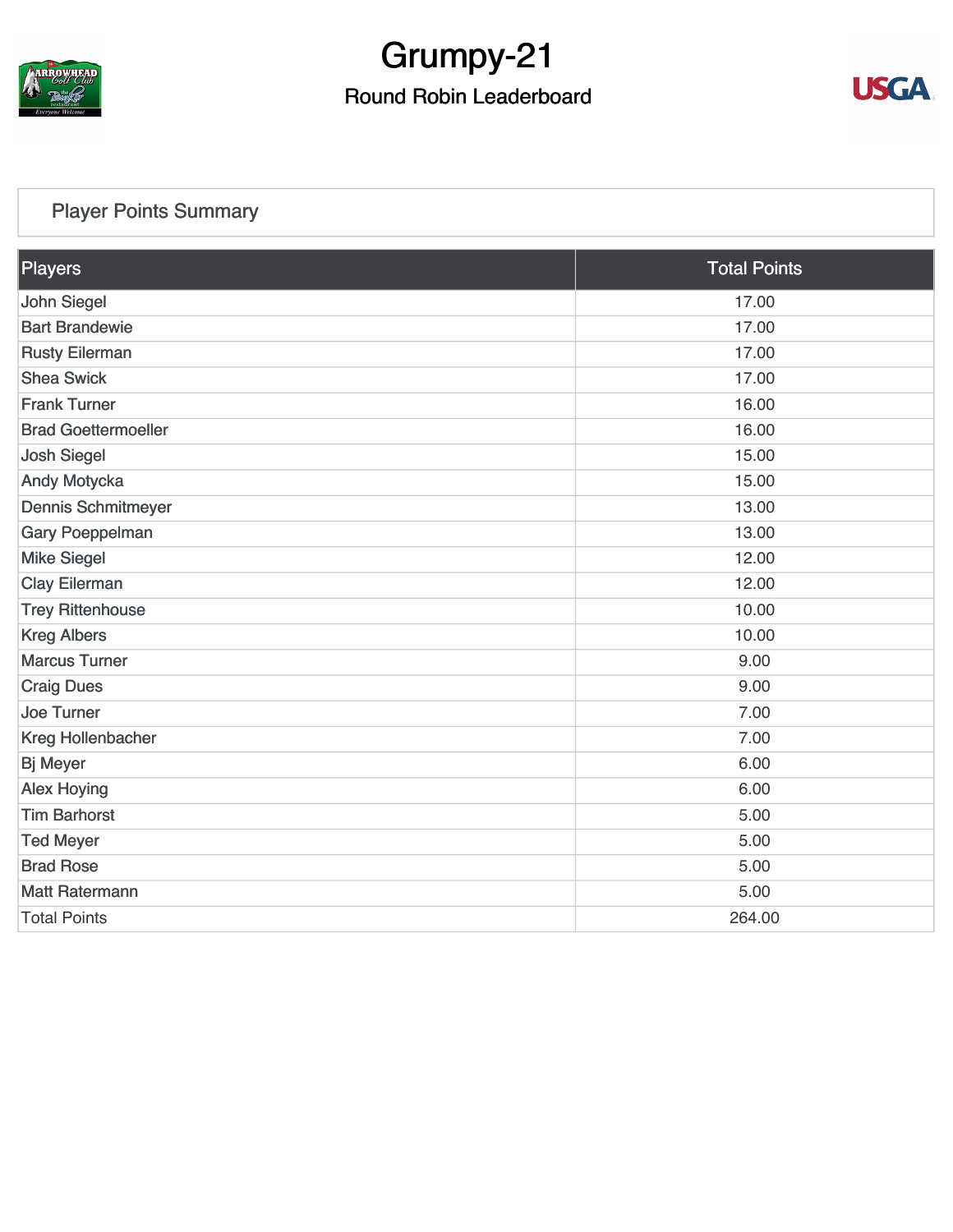

### Grumpy-21 Round Robin Leaderboard



#### [Team Points Summary](https://cdn2.golfgenius.com/v2tournaments/team_points?league_id=7166875042066736319&round_id=7245689759572436325)

| Teams                    | <b>Total Points</b> |
|--------------------------|---------------------|
| <b>My Three Sons</b>     | 33.00               |
| <b>Rusty Tool</b>        | 33.00               |
| Clearance                | 29.00               |
| <b>Outlaws</b>           | 26.00               |
| <b>Krestview</b>         | 25.00               |
| Cynthian                 | 24.00               |
| Joe Pa                   | 20.00               |
| <b>Executive Session</b> | 19.00               |
| Grandview                | 18.00               |
| <b>Bent Nails</b>        | 15.00               |
| <b>BJ &amp; The Bear</b> | 11.00               |
| <b>Ticket Policy</b>     | 11.00               |
| <b>Total Points</b>      | 264.00              |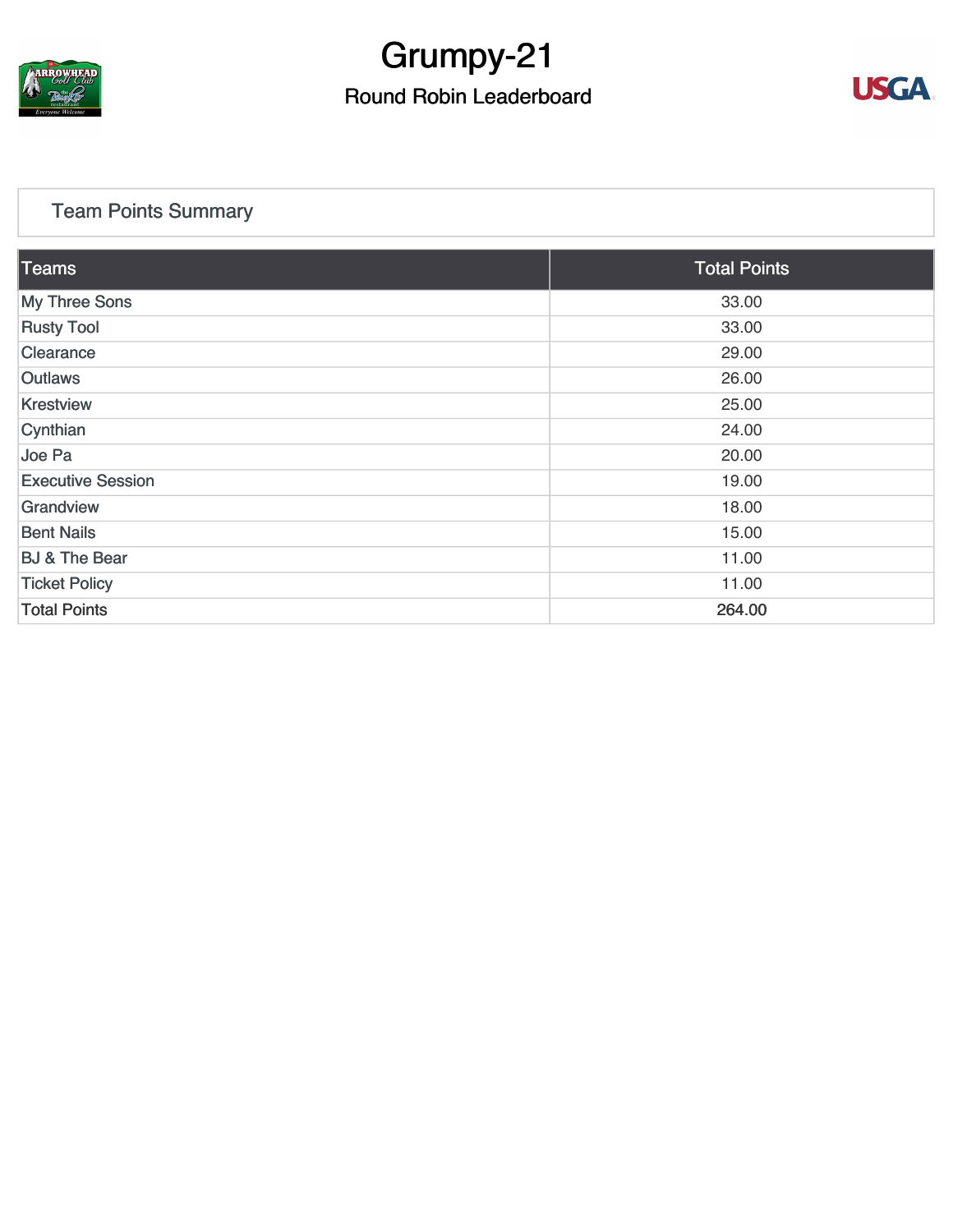

### Grumpy-21

#### Round Robin Leaderboard



#### [Individual Total Points \(Tue, September 14\)](https://cdn2.golfgenius.com/v2tournaments/7245690005291541695?called_from=&round_index=23)

| <b>Points</b>                         | Player                     | Match       | Player                    | <b>Points</b> |  |
|---------------------------------------|----------------------------|-------------|---------------------------|---------------|--|
| 13.00                                 | <b>Gary Poeppelman</b>     | <b>Tied</b> | <b>Craig Dues</b>         | 9.00          |  |
| 7.00                                  | <b>Joe Turner</b>          | 2 up        | <b>Josh Siegel</b>        | 15.00         |  |
| 16.00                                 | <b>Brad Goettermoeller</b> | 3 & 2       | <b>Alex Hoying</b>        | 6.00          |  |
| 17.00                                 | <b>Rusty Eilerman</b>      | 3 & 1       | <b>Matt Ratermann</b>     | 5.00          |  |
| 6.00                                  | <b>Bj Meyer</b>            | 3 & 2       | <b>Frank Turner</b>       | 16.00         |  |
| 5.00                                  | <b>Tim Barhorst</b>        | 5 & 3       | <b>John Siegel</b>        | 17.00         |  |
| 5.00                                  | <b>Ted Meyer</b>           | 3 & 2       | <b>Shea Swick</b>         | 17.00         |  |
| 10.00                                 | <b>Trey Rittenhouse</b>    | 1 up        | <b>Clay Eilerman</b>      | 12.00         |  |
| 15.00                                 | <b>Andy Motycka</b>        | $2$ up      | Kreg Hollenbacher         | 7.00          |  |
| 10.00                                 | <b>Kreg Albers</b>         | 1 up        | <b>Mike Siegel</b>        | 12.00         |  |
| 9.00                                  | <b>Marcus Turner</b>       | <b>Tied</b> | <b>Dennis Schmitmeyer</b> | 13.00         |  |
| 17.00                                 | <b>Bart Brandewie</b>      | 3 & 2       | <b>Brad Rose</b>          | 5.00          |  |
| <b>Total Points Allocated: 264.00</b> |                            |             |                           |               |  |